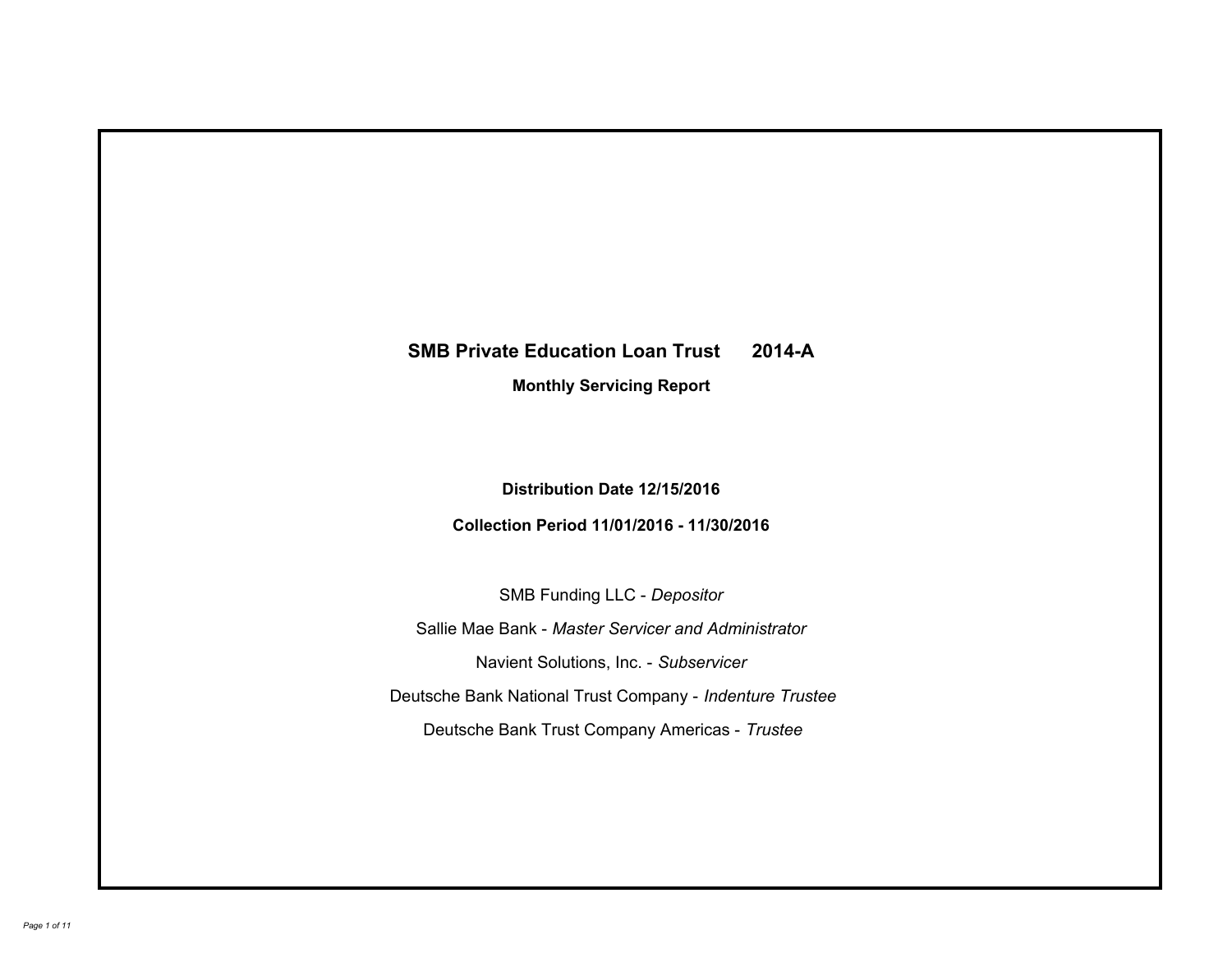|  | <b>Deal Parameters</b> |  |
|--|------------------------|--|
|  |                        |  |

| Α            | <b>Student Loan Portfolio Characteristics</b>   | 08/07/2014       | 10/31/2016       | 11/30/2016       |
|--------------|-------------------------------------------------|------------------|------------------|------------------|
|              | <b>Principal Balance</b>                        | \$361,523,983.59 | \$303,776,038.67 | \$303,900,300.78 |
|              | Interest to be Capitalized Balance              | 17,313,307.43    | 14,769,978.46    | 11,083,344.90    |
|              | Pool Balance                                    | \$378,837,291.02 | \$318,546,017.13 | \$314,983,645.68 |
|              | Weighted Average Coupon (WAC)                   | 7.81%            | 7.81%            | 7.80%            |
|              | Weighted Average Remaining Term                 | 138.29           | 142.38           | 142.45           |
|              | Number of Loans                                 | 33,555           | 27,743           | 27,440           |
|              | Number of Borrowers                             | 26,651           | 21,751           | 21,524           |
|              | Pool Factor                                     |                  | 0.840851798      | 0.831448364      |
|              | Since Issued Total Constant Prepayment Rate (1) |                  | 6.58%            | 6.59%            |
| В            | <b>Debt Securities</b><br><b>Cusip/Isin</b>     | 11/15/2016       |                  | 12/15/2016       |
|              | A1<br>784456AA3                                 | \$24,338,206.94  |                  | \$20,230,494.43  |
|              | A <sub>2</sub> A<br>784456AB1                   | \$68,000,000.00  |                  | \$68,000,000.00  |
|              | A2B<br>784456AC9                                | \$68,000,000.00  |                  | \$68,000,000.00  |
|              | A <sub>3</sub><br>784456AD7                     | \$50,000,000.00  |                  | \$50,000,000.00  |
|              | 784456AE5<br>В                                  | \$36,000,000.00  |                  | \$36,000,000.00  |
|              | C<br>784456AF2                                  | \$42,000,000.00  |                  | \$42,000,000.00  |
|              |                                                 |                  |                  |                  |
| $\mathsf{C}$ | <b>Cusip/Isin</b><br><b>Certificates</b>        | 11/15/2016       |                  | 12/15/2016       |
|              | <b>Excess Distribution</b><br>784456105         | \$100,000.00     |                  | \$100,000.00     |
|              |                                                 |                  |                  |                  |
| D            | <b>Account Balances</b>                         | 11/15/2016       |                  | 12/15/2016       |
|              | Reserve Account Balance                         | \$958,735.00     |                  | \$958,735.00     |
|              |                                                 |                  |                  |                  |
| Ε            | <b>Asset / Liability</b>                        | 11/15/2016       |                  | 12/15/2016       |
|              | Overcollateralization Percentage *              |                  | 22.67%           | 23.10%           |
|              | Specified Overcollateralization Amount *        | \$95,563,805.14  |                  | \$94,495,093.70  |
|              | Actual Overcollateralization Amount *           | \$72,207,810.19  |                  | \$72,753,151.25  |

\* Based on the Rated debt securities (Class A and Class B Bonds)

(1) Since Issued Total CPR calculations found in monthly servicing reports issued on or prior to September 15, 2015 originally included loans that were removed from the pool by the sponsor because they became ineligible for the pool between the cut-off date and settlement date. On October 5, 2015, Since Issued Total CPR calculations were revised to exclude these loans and all prior monthly servicing reports were restated. For additional information, see 'Since Issued CPR Methodology' found on page 11 of this report.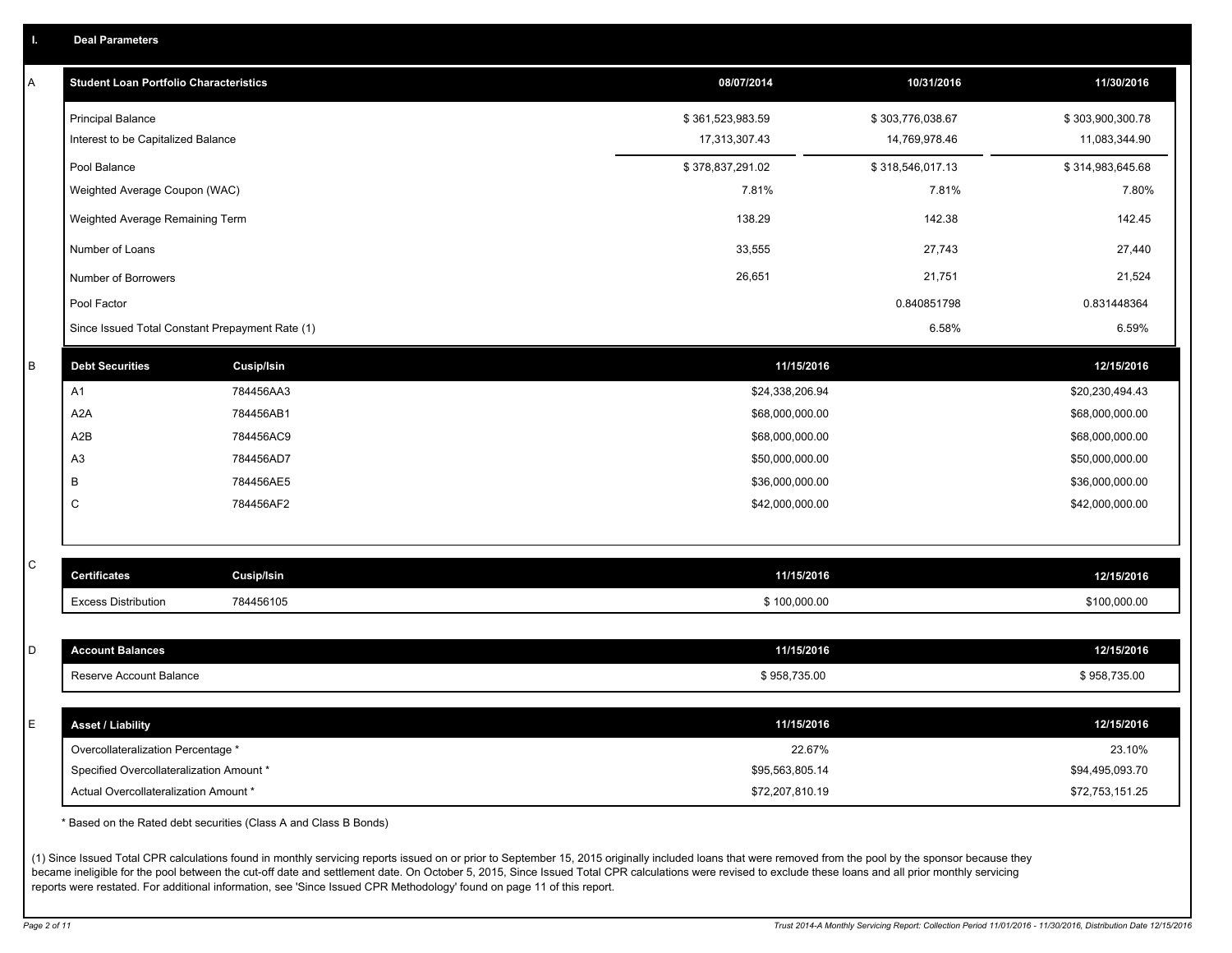### **II. 2014-A Trust Activity 11/01/2016 through 11/30/2016**

| Α | <b>Student Loan Principal Receipts</b>                           |                |  |
|---|------------------------------------------------------------------|----------------|--|
|   | <b>Borrower Principal</b>                                        | 3,608,745.30   |  |
|   | <b>Consolidation Activity Principal</b>                          | 0.00           |  |
|   | Seller Principal Reimbursement                                   | 0.00           |  |
|   | Servicer Principal Reimbursement                                 | 0.00           |  |
|   | Delinquent Principal Purchases by Servicer                       | 0.00           |  |
|   | <b>Other Principal Deposits</b>                                  | 0.00           |  |
|   | <b>Total Principal Receipts</b>                                  | \$3,608,745.30 |  |
| В | <b>Student Loan Interest Receipts</b>                            |                |  |
|   | <b>Borrower Interest</b>                                         | 1,331,321.34   |  |
|   | <b>Consolidation Activity Interest</b>                           | 0.00           |  |
|   | Seller Interest Reimbursement                                    | 0.00           |  |
|   | Servicer Interest Reimbursement                                  | (370.31)       |  |
|   | Delinquent Interest Purchases by Servicer                        | 0.00           |  |
|   | Other Interest Deposits                                          | 10,498.22      |  |
|   | <b>Total Interest Receipts</b>                                   | \$1,341,449.25 |  |
| C | <b>Recoveries on Realized Losses</b>                             | \$19,773.01    |  |
| D | <b>Investment Income</b>                                         | \$1,353.16     |  |
| Е | <b>Funds Borrowed from Next Collection Period</b>                | \$0.00         |  |
| F | <b>Funds Repaid from Prior Collection Period</b>                 | \$0.00         |  |
| G | Loan Sale or Purchase Proceeds                                   | \$0.00         |  |
| н | <b>Initial Deposits to Collection Account</b>                    | \$0.00         |  |
|   | <b>Excess Transferred from Other Accounts</b>                    | \$0.00         |  |
| J | <b>Borrower Benefit Reimbursements</b>                           | \$0.00         |  |
| Κ | <b>Gross Swap Receipt</b>                                        | \$0.00         |  |
| L | <b>Other Deposits</b>                                            | \$0.00         |  |
| м | <b>Other Fees Collected</b>                                      | \$0.00         |  |
| N | <b>AVAILABLE FUNDS</b>                                           | \$4,971,320.72 |  |
| O | Non-Cash Principal Activity During Collection Period             | \$3,733,007.41 |  |
| P | Aggregate Purchased Amounts by the Depositor, Servicer or Seller | \$0.00         |  |
| Q | Aggregate Loan Substitutions                                     | \$0.00         |  |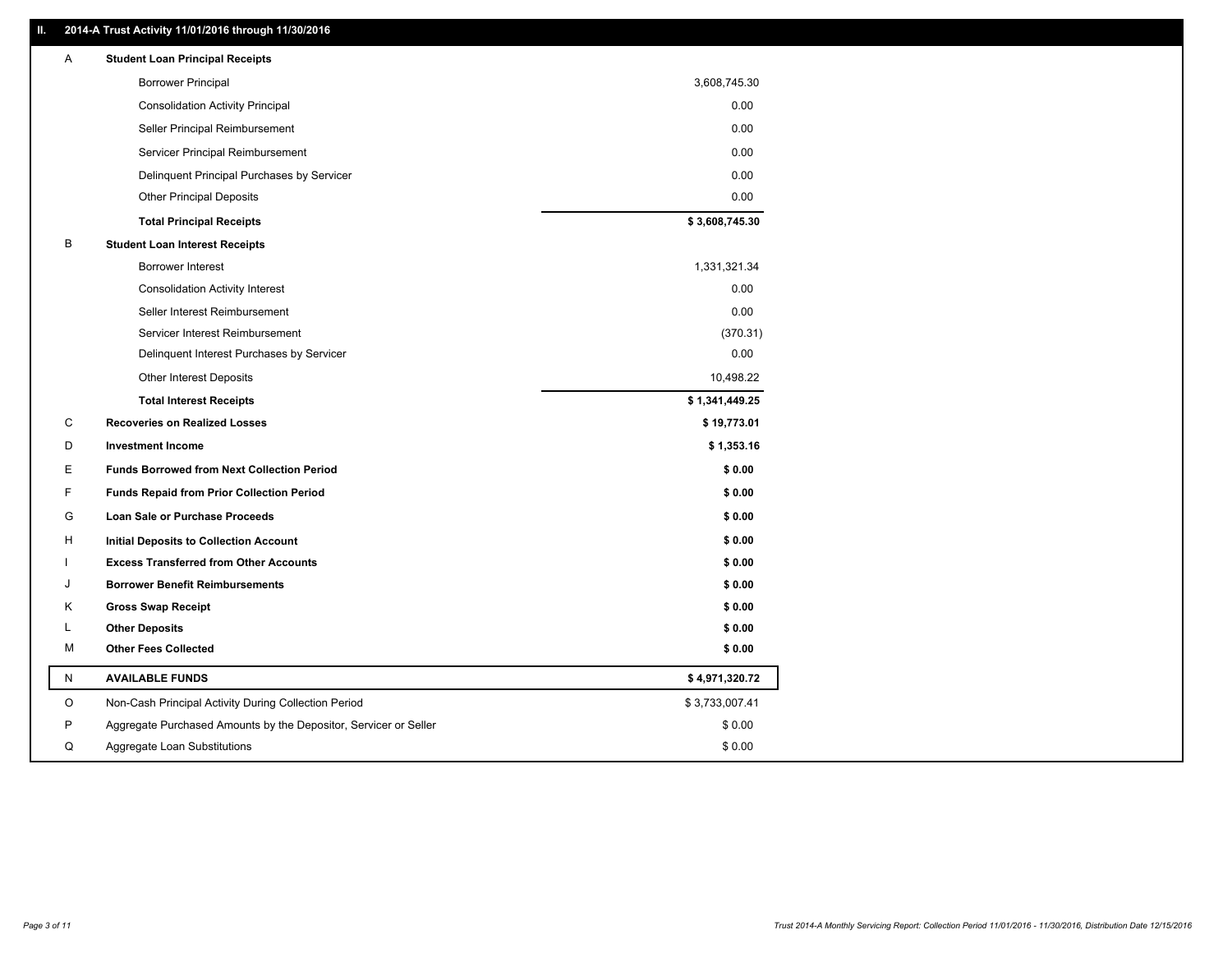|                   |                         |                          | 11/30/2016 |                  | 10/31/2016     |                          |         |                  |                |
|-------------------|-------------------------|--------------------------|------------|------------------|----------------|--------------------------|---------|------------------|----------------|
|                   |                         | <b>Wtd Avg</b><br>Coupon | # Loans    | Principal        | % of Principal | <b>Wtd Avg</b><br>Coupon | # Loans | Principal        | % of Principal |
| INTERIM:          | IN SCHOOL               | 8.87%                    | 1,842      | \$17,712,327.06  | 5.828%         | 8.90%                    | 1,836   | \$17,651,362.94  | 5.811%         |
|                   | GRACE                   | 8.82%                    | 544        | \$5,288,540.10   | 1.740%         | 8.73%                    | 1,426   | \$14,836,443.96  | 4.884%         |
|                   | <b>DEFERMENT</b>        | 8.79%                    | 1,242      | \$13,154,901.03  | 4.329%         | 8.79%                    | 1,257   | \$13,200,560.02  | 4.345%         |
| <b>REPAYMENT:</b> | <b>CURRENT</b>          | 7.57%                    | 22,277     | \$248,436,493.80 | 81.749%        | 7.53%                    | 21,672  | \$238,354,041.43 | 78.464%        |
|                   | 31-60 DAYS DELINQUENT   | 8.36%                    | 285        | \$3,519,976.69   | 1.158%         | 8.72%                    | 283     | \$3,440,615.12   | 1.133%         |
|                   | 61-90 DAYS DELINQUENT   | 8.78%                    | 159        | \$2,071,575.12   | 0.682%         | 8.52%                    | 167     | \$1,973,837.99   | 0.650%         |
|                   | 91-120 DAYS DELINQUENT  | 8.85%                    | 120        | \$1,306,006.09   | 0.430%         | 7.99%                    | 108     | \$1,143,460.70   | 0.376%         |
|                   | 121-150 DAYS DELINQUENT | 8.76%                    | 97         | \$1,116,223.68   | 0.367%         | 9.02%                    | 113     | \$1,174,443.42   | 0.387%         |
|                   | 151-180 DAYS DELINQUENT | 8.86%                    | 77         | \$855,263.13     | 0.281%         | 9.13%                    | 79      | \$1,098,198.80   | 0.362%         |
|                   | > 180 DAYS DELINQUENT   | 9.39%                    | 68         | \$842,583.92     | 0.277%         | 9.35%                    | 74      | \$819,813.53     | 0.270%         |
|                   | FORBEARANCE             | 8.19%                    | 729        | \$9,596,410.16   | 3.158%         | 8.30%                    | 728     | \$10,083,260.76  | 3.319%         |
| <b>TOTAL</b>      |                         |                          | 27,440     | \$303,900,300.78 | 100.00%        |                          | 27,743  | \$303,776,038.67 | 100.00%        |

Percentages may not total 100% due to rounding \*

\*\* Smart Option Interest Only loans and \$25 Fixed Payment loans classified as in repayment whether student borrowers are in school, in grace, in deferment or required to make full principal and interest payments on their l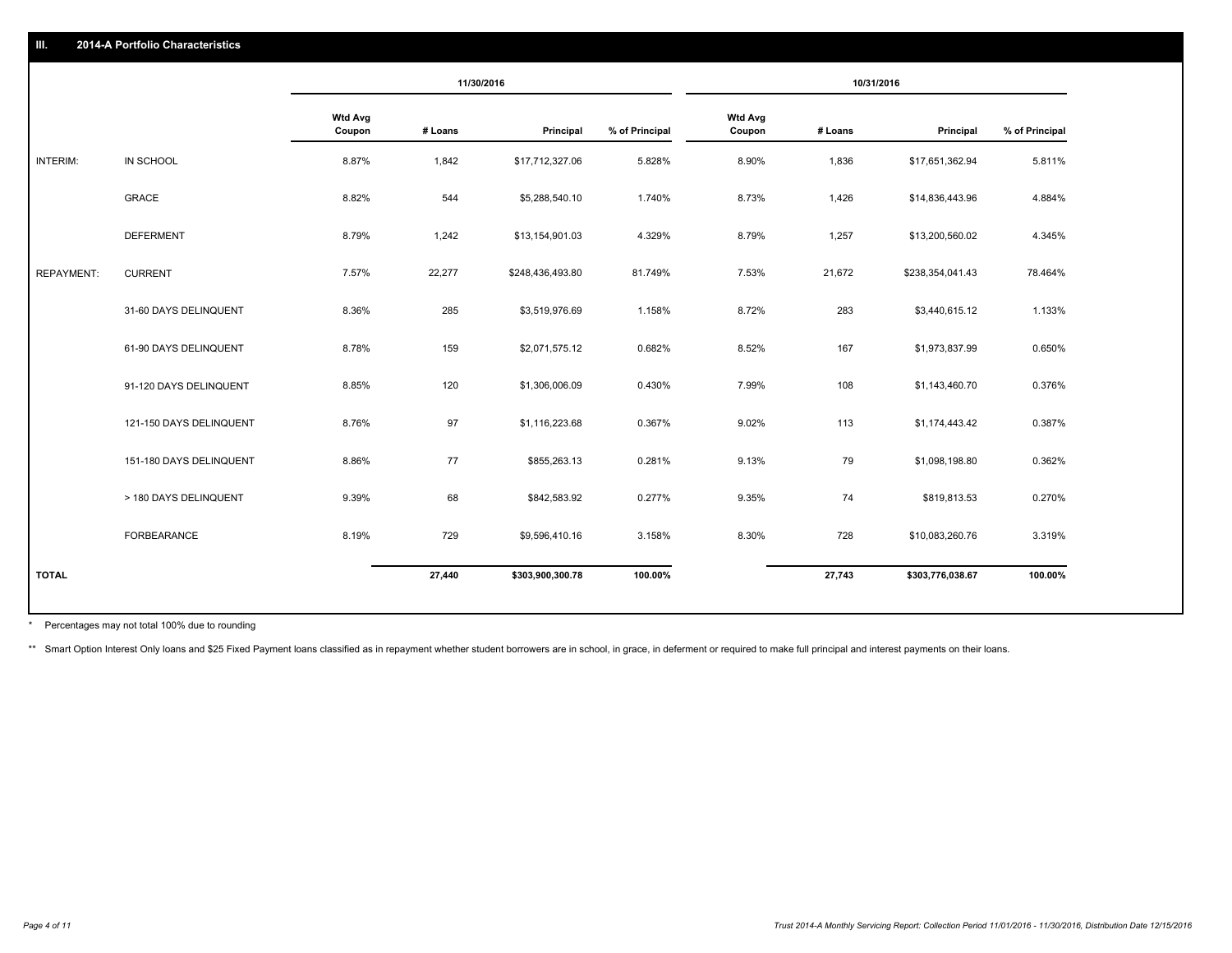|                                                         | 11/30/2016       | 10/31/2016       |
|---------------------------------------------------------|------------------|------------------|
| Pool Balance                                            | \$314,983,645.68 | \$318,546,017.13 |
| Total # Loans                                           | 27,440           | 27,743           |
| Total # Borrowers                                       | 21,524           | 21,751           |
| Weighted Average Coupon                                 | 7.80%            | 7.81%            |
| Weighted Average Remaining Term                         | 142.45           | 142.38           |
| Percent of Pool - Cosigned                              | 93.8%            | 93.7%            |
| Percent of Pool - Non Cosigned                          | 6.2%             | 6.3%             |
| Borrower Interest Accrued for Period                    | \$1,914,148.90   | \$1,996,507.16   |
| Outstanding Borrower Interest Accrued                   | \$12,620,122.17  | \$16,284,996.85  |
| Gross Principal Realized Loss - Periodic                | \$468,883.22     | \$339,860.29     |
| Gross Principal Realized Loss - Cumulative              | \$4,633,165.44   | \$4,164,282.22   |
| Delinquent Principal Purchased by Servicer - Periodic   | \$0.00           | \$0.00           |
| Delinquent Principal Purchased by Servicer - Cumulative | \$0.00           | \$0.00           |
| Recoveries on Realized Losses - Periodic                | \$19,773.01      | \$35,463.31      |
| Recoveries on Realized Losses - Cumulative              | \$210,955.30     | \$191,182.29     |
| Net Losses - Periodic                                   | \$449,110.21     | \$304,396.98     |
| Net Losses - Cumulative                                 | \$4,422,210.14   | \$3,973,099.93   |
| <b>Cumulative Gross Defaults</b>                        | \$4,633,165.44   | \$4,164,282.22   |
| Change in Gross Defaults                                | \$468,883.22     | \$339,860.29     |
| Non-Cash Principal Activity - Capitalized Interest      | \$4,201,961.26   | \$450,863.13     |
| Since Issued Total Constant Prepayment Rate (CPR) (1)   | 6.59%            | 6.58%            |
| <b>Loan Substitutions</b>                               | \$0.00           | \$0.00           |
| <b>Cumulative Loan Substitutions</b>                    | \$0.00           | \$0.00           |
| <b>Unpaid Master Servicing Fees</b>                     | \$0.00           | \$0.00           |
| <b>Unpaid Sub-Servicing Fees</b>                        | \$0.00           | \$0.00           |
| <b>Unpaid Administration Fees</b>                       | \$0.00           | \$0.00           |
| Unpaid Carryover Master Servicing Fees                  | \$0.00           | \$0.00           |
| <b>Unpaid Carryover Sub-Servicing Fees</b>              | \$0.00           | \$0.00           |
| Note Interest Shortfall                                 | \$0.00           | \$0.00           |

(1) Since Issued Total CPR calculations found in monthly servicing reports issued on or prior to September 15, 2015 originally included loans that were removed from the pool by the sponsor because they became ineligible for the pool between the cut-off date and settlement date. On October 5, 2015, Since Issued Total CPR calculations were revised to exclude these loans and all prior monthly servicing reports were restated. For additional information, see 'Since Issued CPR Methodology' found on page 11 of this report.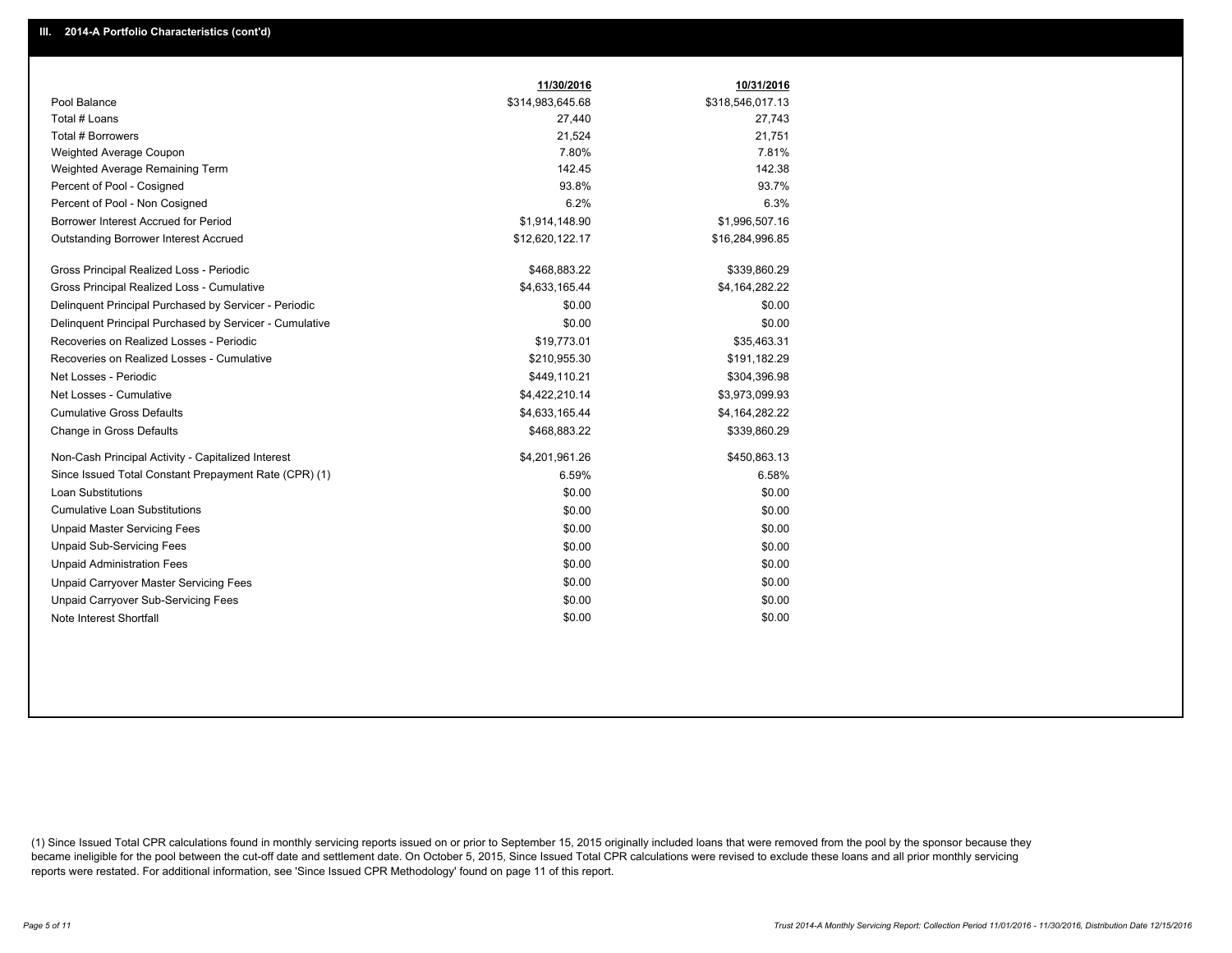## **IV. 2014-A Portfolio Statistics by Loan Program**

|                                                       | Weighted<br><b>Average Coupon</b> | # LOANS | <b>\$ AMOUNT</b> | $%$ *    |
|-------------------------------------------------------|-----------------------------------|---------|------------------|----------|
| - Smart Option Deferred Loans                         | 8.33%                             | 8,774   | \$91,775,752.27  | 30.199%  |
| - Smart Option Fixed Pay Loans                        | 8.03%                             | 5,403   | \$70,605,144.15  | 23.233%  |
| - Smart Option Interest-Only Loans                    | 7.33%                             | 13,263  | \$141,519,404.36 | 46.568%  |
| - Other Loan Programs                                 | $0.00\%$                          | 0.00    | \$0.00           | 0.000%   |
| Total                                                 | 7.80%                             | 27,440  | \$303,900,300.78 | 100.000% |
| Prime Indexed Loans -- Monthly Reset Adjustable       |                                   |         | \$0.00           |          |
| Prime Indexed Loans -- Monthly Reset Non-Adjustable   |                                   |         | \$0.00           |          |
| Prime Indexed Loans -- Quarterly Reset Adjustable     |                                   |         | \$0.00           |          |
| Prime Indexed Loans -- Quarterly Reset Non-Adjustable |                                   |         | \$0.00           |          |
| Prime Indexed Loans -- Annual Reset                   |                                   |         | \$0.00           |          |
| T-Bill Indexed Loans                                  |                                   |         | \$0.00           |          |
| <b>Fixed Rate Loans</b>                               |                                   |         | \$43,701,349.07  |          |
| <b>LIBOR Indexed Loans</b>                            |                                   |         | \$271,282,296.61 |          |
|                                                       |                                   |         |                  |          |

\* Note: Percentages may not total 100% due to rounding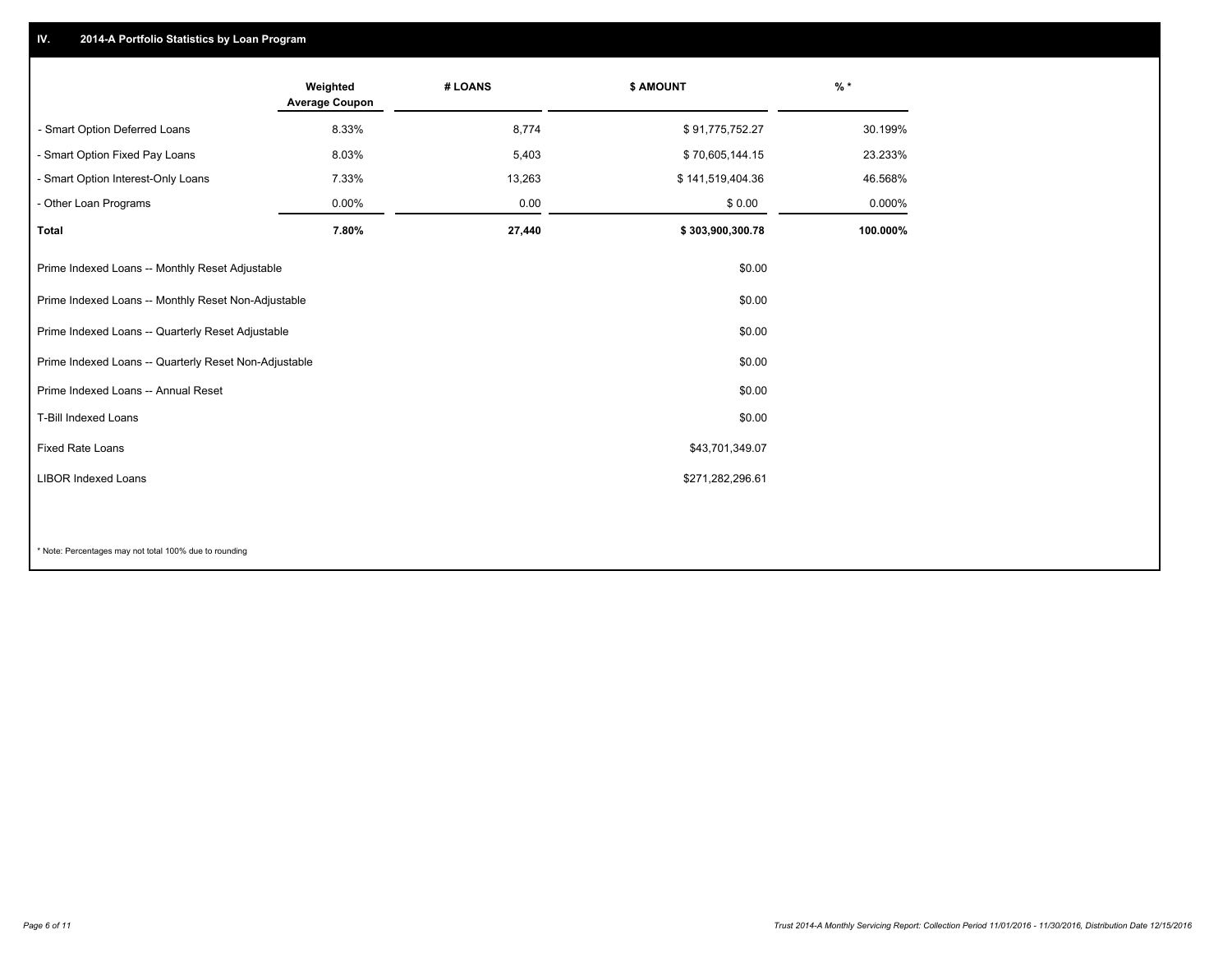| v. |                        | 2014-A Reserve Account and Principal Distribution Calculations                                                                                                                                     |                  |  |
|----|------------------------|----------------------------------------------------------------------------------------------------------------------------------------------------------------------------------------------------|------------------|--|
| А. | <b>Reserve Account</b> |                                                                                                                                                                                                    |                  |  |
|    |                        | Specified Reserve Account Balance                                                                                                                                                                  | \$958,735.00     |  |
|    |                        | Actual Reserve Account Balance                                                                                                                                                                     | \$958,735.00     |  |
| В. |                        | <b>Principal Distribution Amount</b>                                                                                                                                                               |                  |  |
|    | i.                     | Class A Notes Outstanding                                                                                                                                                                          | \$210,338,206.94 |  |
|    | ii.                    | Pool Balance                                                                                                                                                                                       | \$314,983,645.68 |  |
|    | iii.                   | First Priority Principal Distribution Amount (i - ii)                                                                                                                                              | \$0.00           |  |
|    | iv.                    | Class A and B Notes Outstanding                                                                                                                                                                    | \$246,338,206.94 |  |
|    | v.                     | First Priority Principal Distribution Amount                                                                                                                                                       | \$0.00           |  |
|    | vi.                    | Pool Balance                                                                                                                                                                                       | \$314,983,645.68 |  |
|    | vii.                   | Specified Overcollateralization Amount                                                                                                                                                             | \$94,495,093.70  |  |
|    |                        | viii. Regular Principal Distribution Amount (iv - v) - (vi - vii)                                                                                                                                  | \$25,849,654.96  |  |
|    | ix.                    | Notes Outstanding                                                                                                                                                                                  | \$288,338,206.94 |  |
|    | Х.                     | First Priority Principal Distribution Amount                                                                                                                                                       | \$0.00           |  |
|    | xi.                    | Regular Principal Distribution Amount                                                                                                                                                              | \$25,849,654.96  |  |
|    | xii.                   | Available Funds (after payment of waterfall items A through J) *                                                                                                                                   | \$0.00           |  |
|    |                        | xiii. Additional Principal Distribution Amount (min(ix - x - xi, xiii))                                                                                                                            | \$0.00           |  |
|    |                        | * Represents 50% of value if the principal balance of the notes is greater than 10% of initial principal balance of the notes or the Class A and Class B note are reduced to 0, otherwise the full |                  |  |

value is shown.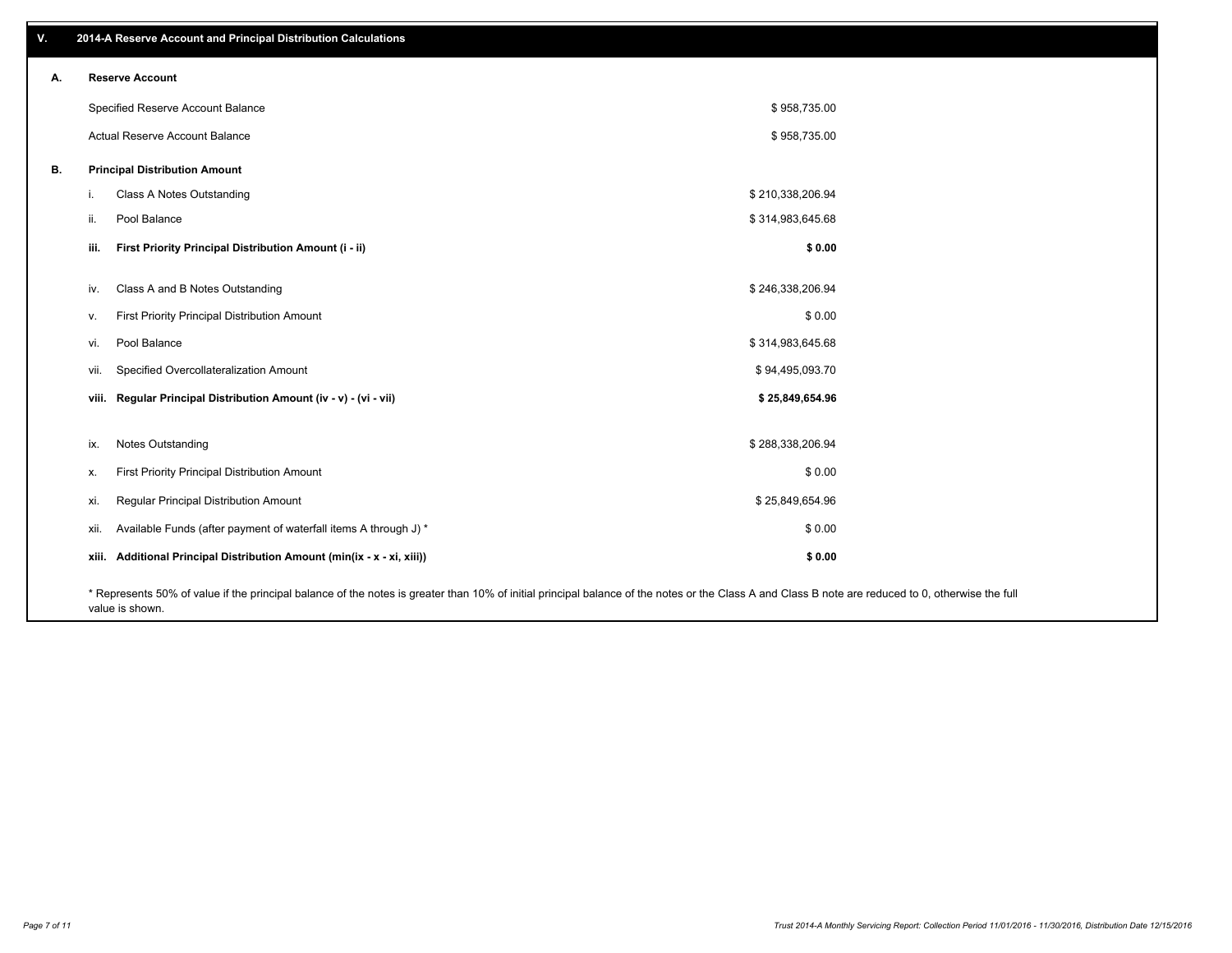| VI. |  | 2014-A Waterfall for Distributions |  |  |  |
|-----|--|------------------------------------|--|--|--|
|-----|--|------------------------------------|--|--|--|

|                                                                                        | Paid             | <b>Funds Balance</b> |
|----------------------------------------------------------------------------------------|------------------|----------------------|
| <b>Total Available Funds</b>                                                           |                  | \$4,971,320.72       |
| <b>Trustee Fees</b><br>Α                                                               | \$0.00           | \$4,971,320.72       |
| В<br>i. Master Servicing Fees                                                          | \$12,702.04      | \$4,958,618.68       |
| ii. Sub-Servicing Fees                                                                 | \$192,263.12     | \$4,766,355.56       |
| C<br>i. Administration Fees                                                            | \$6,667.00       | \$4,759,688.56       |
| ii. Unreimbursed Administrator Advances plus any Unpaid                                | \$0.00           | \$4,759,688.56       |
| D<br>Class A Noteholders Interest Distribution Amount                                  | \$374,476.05     | \$4,385,212.51       |
| Е<br><b>First Priority Principal Payment</b>                                           | \$0.00           | \$4,385,212.51       |
| F<br>Class B Noteholders Interest Distribution Amount                                  | \$120,000.00     | \$4,265,212.51       |
| G<br>Class C Noteholders Interest Distribution Amount                                  | \$157,500.00     | \$4,107,712.51       |
| H<br>Reinstatement Reserve Account                                                     | \$0.00           | \$4,107,712.51       |
| $\mathbf{I}$<br>Regular Principal Distribution                                         | \$4,107,712.51   | \$0.00               |
| J<br>i. Carryover Master Servicing Fees                                                | \$0.00           | \$0.00               |
| ii. Carryover Sub-servicing Fees                                                       | \$0.00           | \$0.00               |
| Κ<br>Additional Principal Distribution Amount                                          | \$0.00           | \$0.00               |
| L<br>Unpaid Expenses of Trustee                                                        | \$0.00           | \$0.00               |
| M<br>Unpaid Expenses of Administrator                                                  | \$0.00           | \$0.00               |
| N<br>Remaining Funds to the Excess Distribution Certificateholder                      | \$0.00           | \$0.00               |
| <b>Waterfall Conditions</b>                                                            |                  |                      |
| <b>Class C Noteholders' Interest Distribution Condition</b>                            |                  |                      |
| Pool Balance<br>i.                                                                     | \$314,983,645.68 |                      |
| ii.<br>Class A and B Notes Outstanding                                                 | \$246,338,206.94 |                      |
| Class C Noteholders' Interest Distribution Ratio (i / ii)<br>iii.                      | 127.87%          |                      |
| Minimum Ratio<br>iv.                                                                   | 110.00%          |                      |
| Is the Class C Noteholders' Interest Distribution Condition Satisfied (iii > iv)<br>٧. | Y                |                      |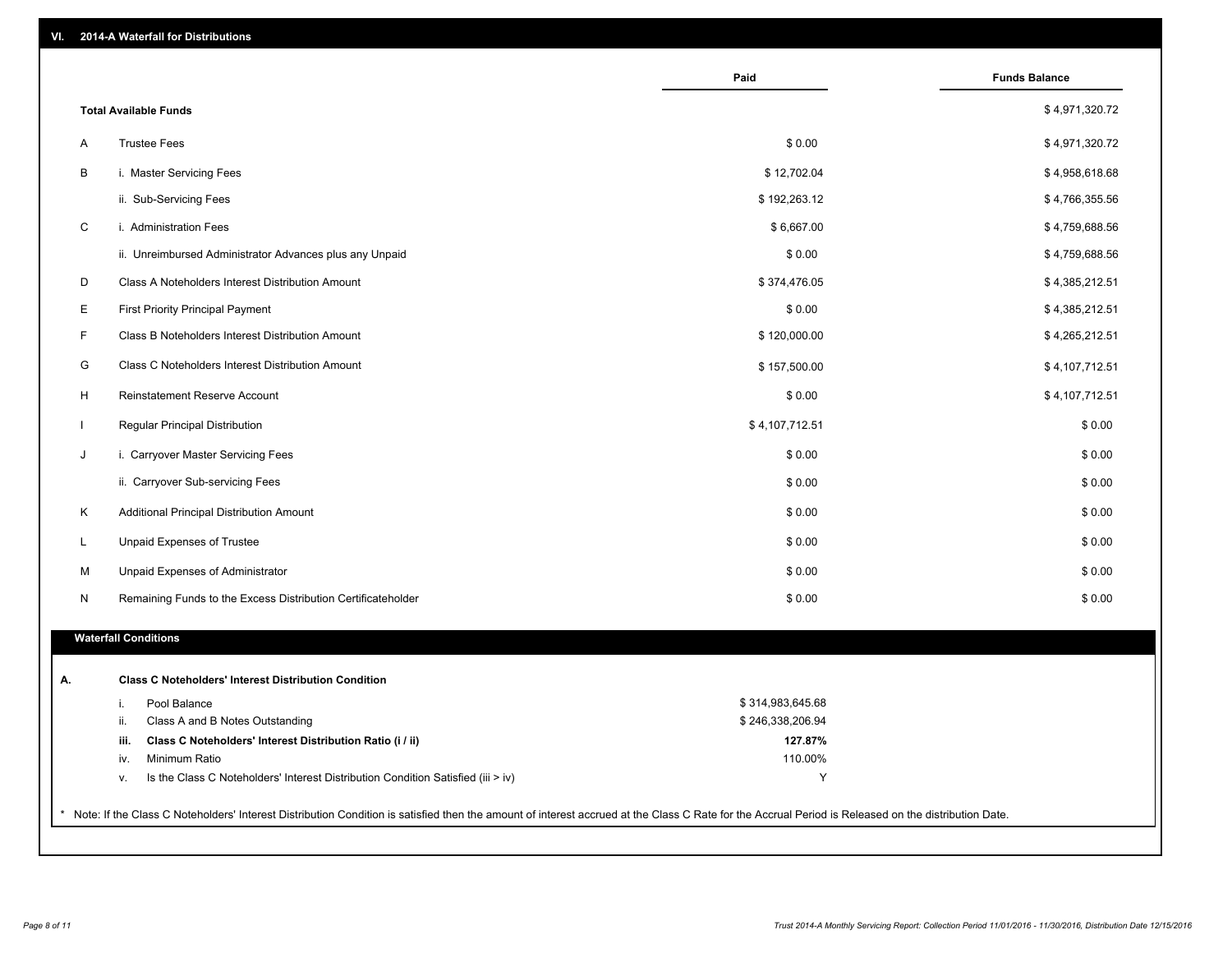| <b>Distribution Amounts</b>                                |                         |                         |                         |
|------------------------------------------------------------|-------------------------|-------------------------|-------------------------|
|                                                            | A1                      | A <sub>2</sub> A        | A <sub>2</sub> B        |
| Cusip/Isin                                                 | 784456AA3               | 784456AB1               | 784456AC9               |
| <b>Beginning Balance</b>                                   | \$24,338,206.94         | \$68,000,000.00         | \$68,000,000.00         |
| Index                                                      | <b>LIBOR</b>            | <b>FIXED</b>            | <b>LIBOR</b>            |
| Spread/Fixed Rate                                          | 0.50%                   | 3.05%                   | 1.15%                   |
| Record Date (Days Prior to Distribution)                   | 1 NEW YORK BUSINESS DAY | 1 NEW YORK BUSINESS DAY | 1 NEW YORK BUSINESS DAY |
| <b>Accrual Period Begin</b>                                | 11/15/2016              | 11/15/2016              | 11/15/2016              |
| <b>Accrual Period End</b>                                  | 12/15/2016              | 12/15/2016              | 12/15/2016              |
| Daycount Fraction                                          | 0.08333333              | 0.08333333              | 0.08333333              |
| Interest Rate*                                             | 1.03817%                | 3.05000%                | 1.68817%                |
| <b>Accrued Interest Factor</b>                             | 0.000865142             | 0.002541667             | 0.001406808             |
| <b>Current Interest Due</b>                                | \$21,056.00             | \$172,833.33            | \$95,662.97             |
| Interest Shortfall from Prior Period Plus Accrued Interest | $\mathsf{\$}$ -         | $\mathsf{\$}$ -         | $\mathcal{S}$ -         |
| <b>Total Interest Due</b>                                  | \$21,056.00             | \$172,833.33            | \$95,662.97             |
| <b>Interest Paid</b>                                       | \$21,056.00             | \$172,833.33            | \$95,662.97             |
| <b>Interest Shortfall</b>                                  | $\mathsf{\$}$ -         | $\mathsf{\$}$ -         | $\mathsf{\$}$ -         |
| <b>Principal Paid</b>                                      | \$4,107,712.51          | $\mathsf{\$}$ -         | $\mathsf{\$}$ -         |
| <b>Ending Principal Balance</b>                            | \$20,230,494.43         | \$68,000,000.00         | \$68,000,000.00         |
| Paydown Factor                                             | 0.034811123             | 0.000000000             | 0.000000000             |
| <b>Ending Balance Factor</b>                               | 0.171444868             | 1.000000000             | 1.000000000             |

\* Pay rates for Current Distribution. For the interest rates applicable to the next distribution date, please see https://www.salliemae.com/about/investors/data/SMBabrate.txt.

**VII. 2014-A Distributions**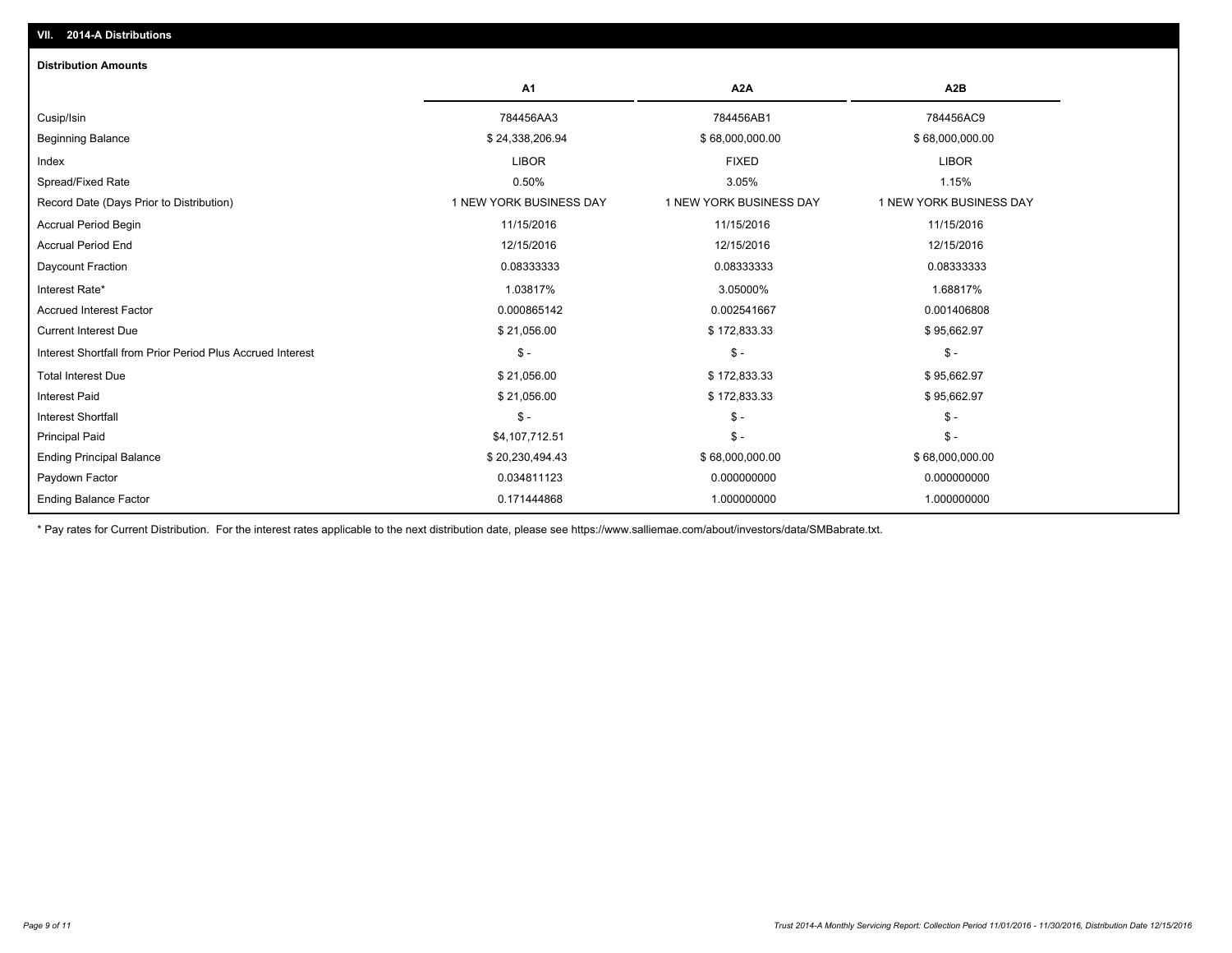| C<br>A <sub>3</sub><br>в<br>784456AD7<br>784456AE5<br>784456AF2<br>\$50,000,000.00<br>\$42,000,000.00<br>\$36,000,000.00<br><b>LIBOR</b><br><b>FIXED</b><br><b>FIXED</b><br>1.50%<br>4.00%<br>4.50%<br>1 NEW YORK BUSINESS DAY<br>1 NEW YORK BUSINESS DAY<br>1 NEW YORK BUSINESS DAY<br>11/15/2016<br>11/15/2016<br>11/15/2016<br>12/15/2016<br>12/15/2016<br>12/15/2016<br>0.08333333<br>0.08333333<br>0.08333333<br>2.03817%<br>4.00000%<br>4.50000%<br>0.001698475<br>0.003333333<br>0.003750000<br>\$84,923.75<br>\$120,000.00<br>\$157,500.00<br>$$ -$<br>$\mathsf{\$}$ -<br>$\mathbb{S}$ -<br>\$84,923.75<br>\$120,000.00<br>\$157,500.00<br>\$84,923.75<br>\$120,000.00<br>\$157,500.00<br>$S -$<br>$\mathbb{S}$ -<br>$\mathbb{S}$ -<br>$\mathsf{\$}$ -<br>$\mathsf{\$}$ -<br>$\mathbb{S}$ -<br>\$50,000,000.00<br>\$36,000,000.00<br>\$42,000,000.00<br>0.000000000<br>0.000000000<br>0.000000000 | <b>Distribution Amounts</b>                                |  |  |
|-----------------------------------------------------------------------------------------------------------------------------------------------------------------------------------------------------------------------------------------------------------------------------------------------------------------------------------------------------------------------------------------------------------------------------------------------------------------------------------------------------------------------------------------------------------------------------------------------------------------------------------------------------------------------------------------------------------------------------------------------------------------------------------------------------------------------------------------------------------------------------------------------------------|------------------------------------------------------------|--|--|
|                                                                                                                                                                                                                                                                                                                                                                                                                                                                                                                                                                                                                                                                                                                                                                                                                                                                                                           |                                                            |  |  |
|                                                                                                                                                                                                                                                                                                                                                                                                                                                                                                                                                                                                                                                                                                                                                                                                                                                                                                           | Cusip/Isin                                                 |  |  |
|                                                                                                                                                                                                                                                                                                                                                                                                                                                                                                                                                                                                                                                                                                                                                                                                                                                                                                           | <b>Beginning Balance</b>                                   |  |  |
|                                                                                                                                                                                                                                                                                                                                                                                                                                                                                                                                                                                                                                                                                                                                                                                                                                                                                                           | Index                                                      |  |  |
|                                                                                                                                                                                                                                                                                                                                                                                                                                                                                                                                                                                                                                                                                                                                                                                                                                                                                                           | Spread/Fixed Rate                                          |  |  |
|                                                                                                                                                                                                                                                                                                                                                                                                                                                                                                                                                                                                                                                                                                                                                                                                                                                                                                           | Record Date (Days Prior to Distribution)                   |  |  |
|                                                                                                                                                                                                                                                                                                                                                                                                                                                                                                                                                                                                                                                                                                                                                                                                                                                                                                           | <b>Accrual Period Begin</b>                                |  |  |
|                                                                                                                                                                                                                                                                                                                                                                                                                                                                                                                                                                                                                                                                                                                                                                                                                                                                                                           | <b>Accrual Period End</b>                                  |  |  |
|                                                                                                                                                                                                                                                                                                                                                                                                                                                                                                                                                                                                                                                                                                                                                                                                                                                                                                           | Daycount Fraction                                          |  |  |
|                                                                                                                                                                                                                                                                                                                                                                                                                                                                                                                                                                                                                                                                                                                                                                                                                                                                                                           | Interest Rate*                                             |  |  |
|                                                                                                                                                                                                                                                                                                                                                                                                                                                                                                                                                                                                                                                                                                                                                                                                                                                                                                           | <b>Accrued Interest Factor</b>                             |  |  |
|                                                                                                                                                                                                                                                                                                                                                                                                                                                                                                                                                                                                                                                                                                                                                                                                                                                                                                           | <b>Current Interest Due</b>                                |  |  |
|                                                                                                                                                                                                                                                                                                                                                                                                                                                                                                                                                                                                                                                                                                                                                                                                                                                                                                           | Interest Shortfall from Prior Period Plus Accrued Interest |  |  |
|                                                                                                                                                                                                                                                                                                                                                                                                                                                                                                                                                                                                                                                                                                                                                                                                                                                                                                           | <b>Total Interest Due</b>                                  |  |  |
|                                                                                                                                                                                                                                                                                                                                                                                                                                                                                                                                                                                                                                                                                                                                                                                                                                                                                                           | <b>Interest Paid</b>                                       |  |  |
|                                                                                                                                                                                                                                                                                                                                                                                                                                                                                                                                                                                                                                                                                                                                                                                                                                                                                                           | <b>Interest Shortfall</b>                                  |  |  |
|                                                                                                                                                                                                                                                                                                                                                                                                                                                                                                                                                                                                                                                                                                                                                                                                                                                                                                           | <b>Principal Paid</b>                                      |  |  |
|                                                                                                                                                                                                                                                                                                                                                                                                                                                                                                                                                                                                                                                                                                                                                                                                                                                                                                           | <b>Ending Principal Balance</b>                            |  |  |
|                                                                                                                                                                                                                                                                                                                                                                                                                                                                                                                                                                                                                                                                                                                                                                                                                                                                                                           | Paydown Factor                                             |  |  |
| 1.000000000<br>1.000000000<br>1.000000000                                                                                                                                                                                                                                                                                                                                                                                                                                                                                                                                                                                                                                                                                                                                                                                                                                                                 | <b>Ending Balance Factor</b>                               |  |  |

\* Pay rates for Current Distribution. For the interest rates applicable to the next distribution date, please see https://www.salliemae.com/about/investors/data/SMBabrate.txt.

**VII. 2014-A Distributions**